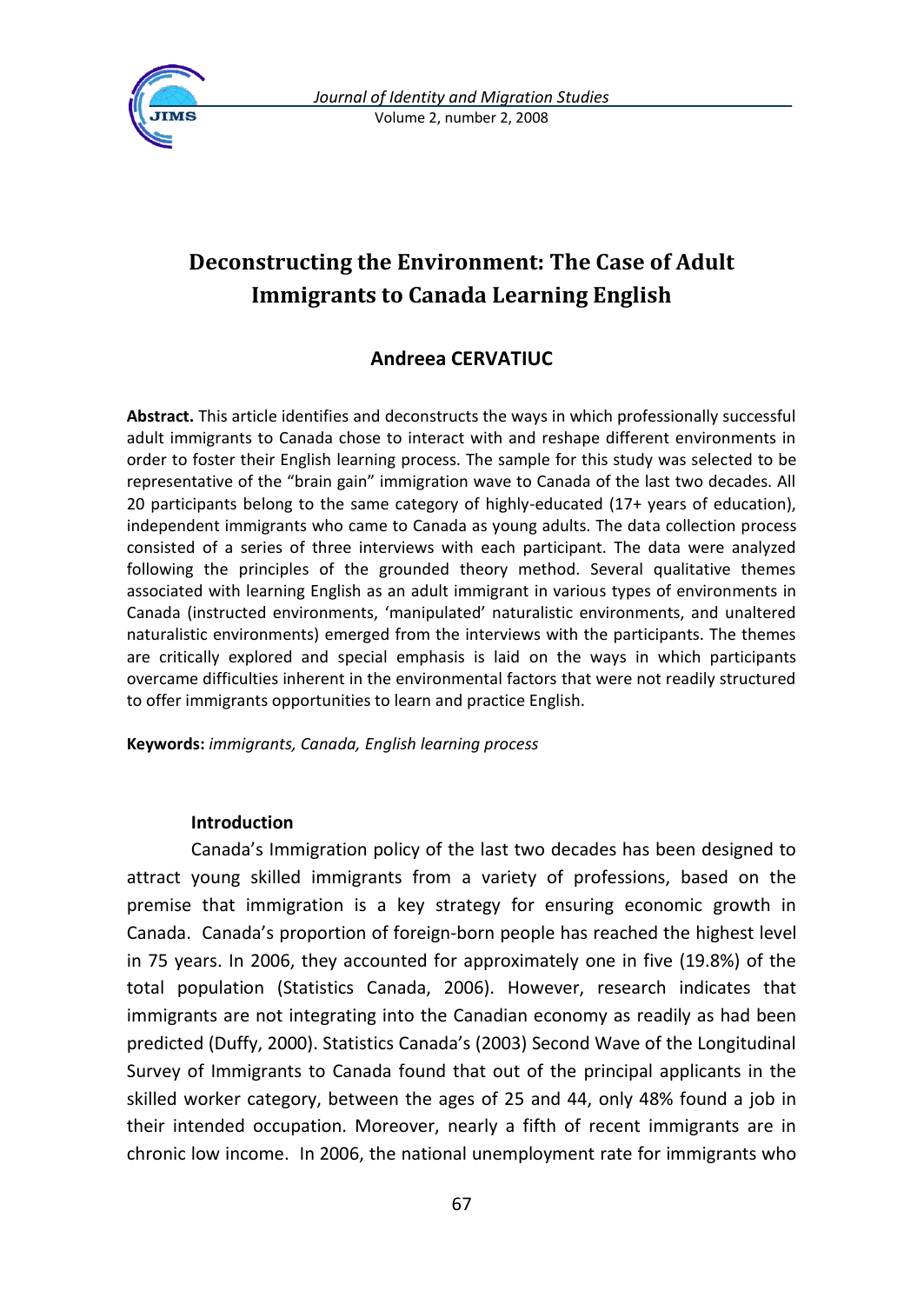

JIMS - Volume 2, number 2, 2008

had been in the country for less than 5 years was 11.5%, more than double the rate of 4.9% for the Canadian-born population (Statistics Canada, 2005).

One of the key barriers to the social and professional integration of immigrants is insufficient proficiency in English. Research findings indicate that high English proficiency has a positive effect on immigrant earnings and employment type in Canada (Chiswick & Miller, 1988; Boyd, 1990; DeSilva, 1997), while low English skills correlate with low income (Pendakur & Pendakur, 1997). Many highly educated immigrants living in Canada who do not speak English well drive taxi cabs and deliver pizza. For them that life in Canada falls short of its promises (Mazumdar, 2004).

Recent research on adult rates of second language acquisition (Watt & Lake, 2004) indicates that the second language acquisition of most adult immigrants slows down and plateaus or fossilizes at an intermediate level of proficiency. In order to access and be successful in various professional occupations such as engineering, medicine, and accounting, an advanced level of English is necessary. It is intriguing why only some adult immigrants become highly proficient in English and achieve their professional goals. Even if the environmental resources available to all immigrants may be similar, individuals may choose to use them in different ways. The current study inquires into how adult immigrants to Canada took advantage of or shaped their environment in order to improve their English proficiency to a level that would allow them to practice as professionals.

# **Research Perspectives on the Role of the Environment in Second Language Acquisition**

Over three decades ago, Hymes (1972, p. xix) emphasized the importance of the environment in acquiring a second language, considering that the key to understanding language in context is to start with the context, as opposed to the language, but constantly relate the two. Second language acquisition researchers generally agree that the more exposure to the target language second language learners experience, the more proficient they will become. The field has seen two differing views on the role of the environment: one that overemphasizes psycholinguistic factors (Long, 1997) at the expense of socio-linguistic variables and another that takes into account external factors (Firth & Wagner, 1997; Crookes, 1997) in addition to psycho-linguistic elements.

Several classifications of second learning environments have been proposed. The distinction between *natural* or *informal second environments* and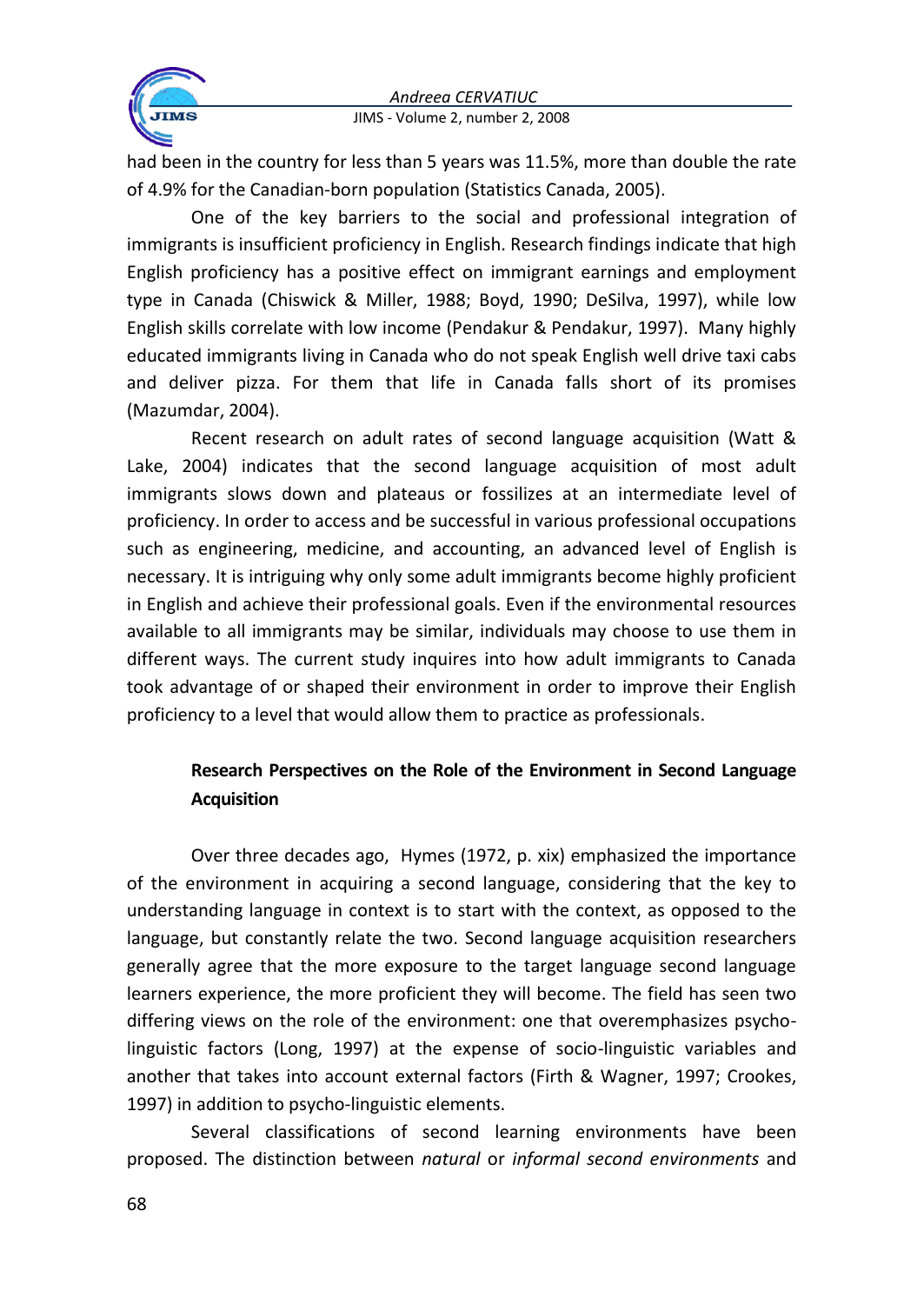

*formal classroom environments* is widely recognized in second language acquisition research:

The distinction between the two is usually stated as a set of contrasting conditions. In natural second language learning, the language is being used for communication, but in the formal situation, it is used only to teach. In natural second language learning, the learner is surrounded by fluent speakers of the target language, but in the formal classroom, only the teacher (if anyone) is fluent (Spolsky, 1989, p. 171).

Batstone (2002) distinguishes between *communicative contexts*, in which learners use the second language as a tool or means for exchanging information and accomplishing social tasks and *learning contexts*, in which input and learner output are fashioned with the assistance of a teacher. Platt and Brooks (1994, p. 507) argue that learners construct different meanings out of the same environment that offers comprehensible input. They also question the validity of the term *acquisition-rich environment* (Ellis, 1990), which assumes that contexts that provide opportunities for learning can be rich and a priori (Krashen, 1982) and claim that learning environments are not ontological realities, but are constructed by the speech activities learners produce. Proponents of the *ecological view* in both first language and second language acquisition on view language as inseparable from the speakers and their social networks (Leather & van Dam, 2003) and presume the non-existence of context-free language acquisition.

Norton's (2000) longitudinal study of five immigrant women in Canada offers a comparative account of participants' experiences with getting access to social networks in order to practice English and gain communicative competence. Norton's view is that it is erroneous to presume that responsibility for creating opportunities to practice the target language lies exclusively with second language learners, since their interactions with native speakers are already structured and often determined by inequitable relations of power. The author suggests that native speakers are more likely to avoid interactions with non-native speakers, rather than provide them with input and help them negotiate meaning in the target language. Norton challenges the view of naturalistic language learning as an ideal process, in which immigrants are immersed in an optimum second language environment and surrounded by supportive native speakers who interact with nonnative speakers in an egalitarian and accepting manner. Under these circumstances, the language learners in her study became introverted, sensitive to rejection, and took less language risks. As a result, they did not manage to acquire a high level of English proficiency. Previous research has generally on immigrants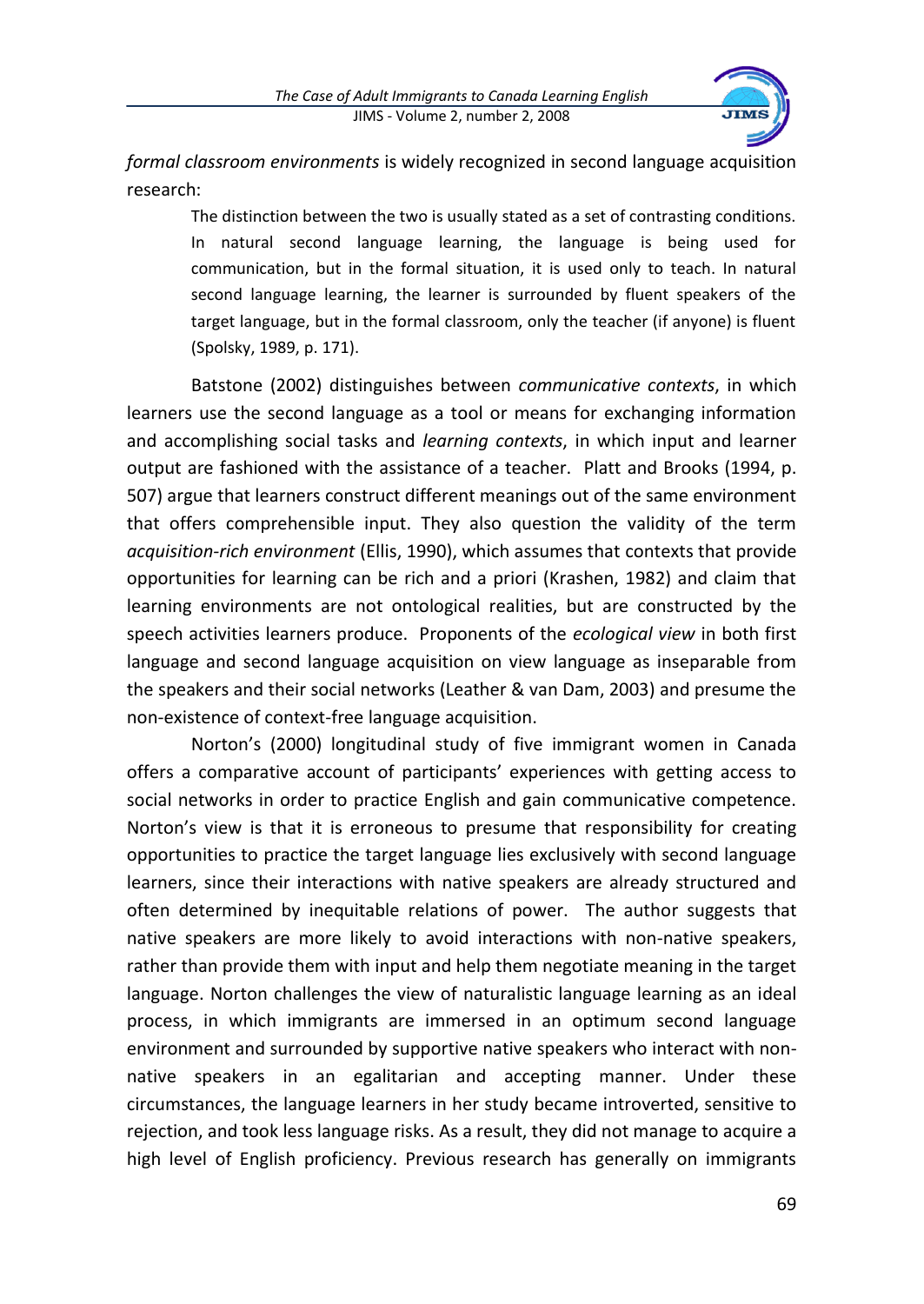

JIMS - Volume 2, number 2, 2008

who felt marginalized and were relatively unsuccessful in learning English and gaining meaningful employment.

The current study gives voice to successful adult immigrants to Canada who have achieved their professional goals and acquired a high level of English proficiency. How did they use the environment in order to foster their second language acquisition? Research to date offers few insights into this question.

# **Research Question**

The orienting question that guided this research study was:

*What are some ways in which successful adult immigrants to Canada chose to interact with and reshape different environments in order to foster their second language acquisition and acquire high English proficiency?*

# **Participants**

The sample of this study consisted of 20 adult highly-proficient non-native speakers, who arrived in Canada after the age of 18 and who are academically or professionally successful. The age upon arrival ranged between 18 and 39 years old, with a group average of 28.95 years and the length of residence in Canada ranged between 5 and 37 years, with a group average of 11.55 years.

Research subjects were selected through theoretical sampling, a common procedure in qualitative research, according to which the subjects are selected based on how likely they are to contribute to the development of an emerging theory (Seale, 2004). The sample for this study was selected to be representative of the "brain gain" immigration wave to Canada of the last two decades. All participants belong to the same category of highly-educated (17+ years), independent immigrants who came to Canada as young adults. The sample included ten professional occupations in Canada (accountant, college instructor, computer professional, data analyst, engineer, geologist, interior designer, network specialist, architect, and technical sales representative) and thirteen first languages (Albanian, Arabic, Chinese, Hindi, Hungarian, Malayan, Marathi, Polish, Punjabi, Romanian, Serbian, Spanish, and Urdu) spoken by participants.

The researcher approached 12 organizations in a large city in Canada (educational institutions and companies that employ internationally-educated professionals) that were likely to know or employ adult English non-native speakers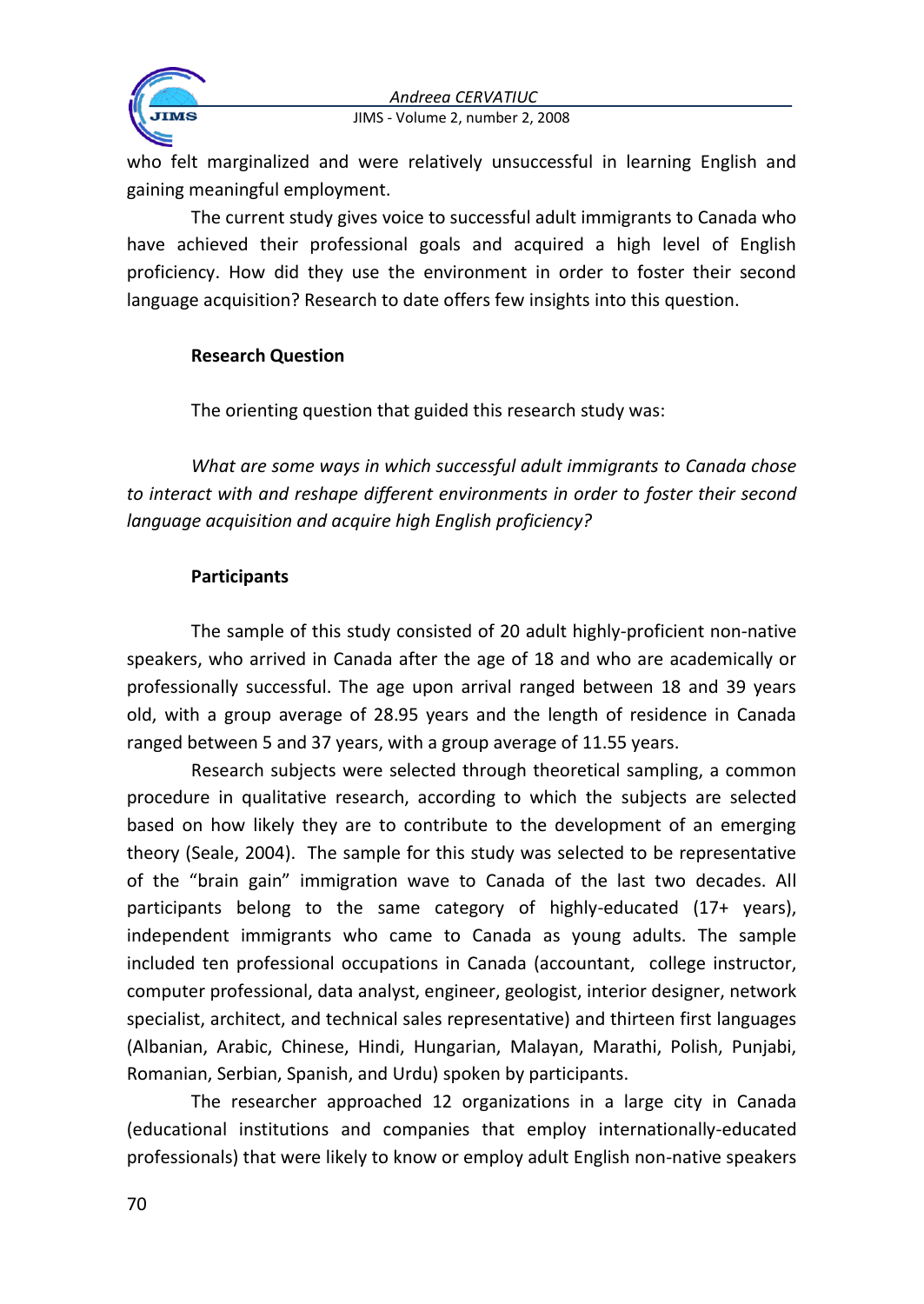

and that would invite them to participate in this study on behalf of the researcher*.* The intermediaries at these organizations passed along the invitation to participate in this research study to adult immigrants who were perceived to have exceptional command of English, had come to Canada after the age of 18, had acquired high English proficiency as adults, and were professionals practicing in their field. Potential participants were given the contact information for the researcher and they were encouraged to follow through on the invitation at their earliest convenience.

# **Data Collection and Analysis**

The data collection process consisted of a series of three interviews with each participant**.** Open-ended and flexible questions were asked in all interviews (Appendix A). A significant amount of time was spent with each participant. The third interview was scheduled to explore in-depth aspects that emerged in the first and second ones. Interviews were audio-taped and then transcribed for data analysis. Participants were given the option to use their own name or a pseudonym. They were also asked to complete a background information questionnaire (Appendix B) to gather demographic information.

The data were analyzed following the principles of the grounded theory method (Glaser & Strauss, 1967). The process of data analysis was concomitant with the process of data gathering and began immediately after the first day in the field. Through the constant comparison method, three levels of codes were generated. Level I codes, also called in vivo or substantive codes, were the exact words that participants used in interviews. Level II codes resulted from comparing and condensing Level I codes. Similar Level I codes or items with shared characteristics fell into the same category. Finally, Level III codes were generated by integrating categories and their properties and raising the data to a higher level of abstraction to generate major themes.

# **Findings**

For the purpose of this study, *instructed environments*, in which language learning is facilitated by a teacher or tutor, are distinguished from *naturalistic environments*, in which language acquisition occurs naturally. A further distinction is made between *'manipulated' naturalistic environments* and *unaltered naturalistic environments* in order to emphasize the presence or absence of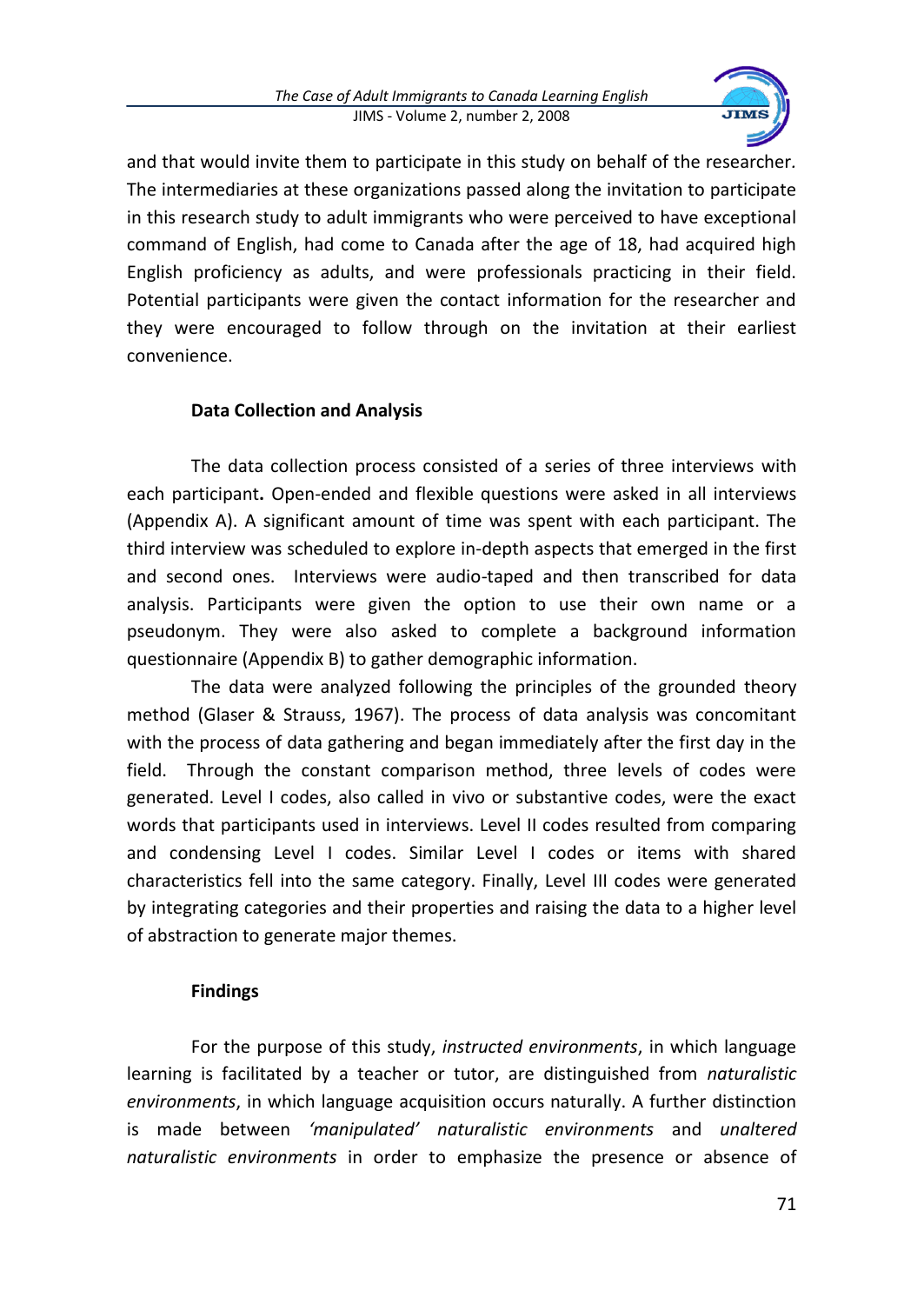

#### JIMS - Volume 2, number 2, 2008

learners' involvement in adjusting the conditions of their natural environment. A *manipulated naturalistic environment* was adjusted or molded by second learners to accelerate their language acquisition process.

Table 1 summarizes the qualitative themes associated with learning English as an adult immigrant in various types of environments in Canada, which emerged from the interviews with the participants.

| <b>Type of Environment</b>    | <b>Qualitative Themes</b>                             |  |
|-------------------------------|-------------------------------------------------------|--|
|                               | Enrolling in university or college courses            |  |
| Instructed environments       | Hiring a private tutor                                |  |
|                               | the<br>Manipulating<br>every-day<br>co-creating<br>or |  |
| 'Manipulated'                 | environment                                           |  |
| naturalistic                  | Combining a pragmatic and a learning purpose into     |  |
| environments                  | the same object                                       |  |
|                               | Seeking social interaction with<br>English<br>native  |  |
|                               | speakers                                              |  |
|                               | Cultivating extroversion/outgoingness                 |  |
|                               | Taking risks in speaking English                      |  |
| <b>Unaltered naturalistic</b> | Second language immersion                             |  |
| environments                  | Securing employment that requires a high level of     |  |
|                               | communicative competence                              |  |
|                               | Seeking communication with English native-speaking    |  |
|                               | co-workers                                            |  |

**Table 1: Qualitative themes associated with learning English in different types of environments in Canada**

### *Learning English in Instructed Environments*

Two themes emerged as associated with English acquisition in instructed environments: enrolling in university or college courses and hiring a private tutor. Even if the majority of participants immigrated after they had completed post secondary studies in their native countries, most of them undertook some form of education in Canada.

Participants viewed education as an investment in their second language development, which would give them greater access to the "symbolic and material resources" (Norton, 2000) of their new country. In terms of financial investment, they either used their life-time savings or obtained student loans to pay tuition. All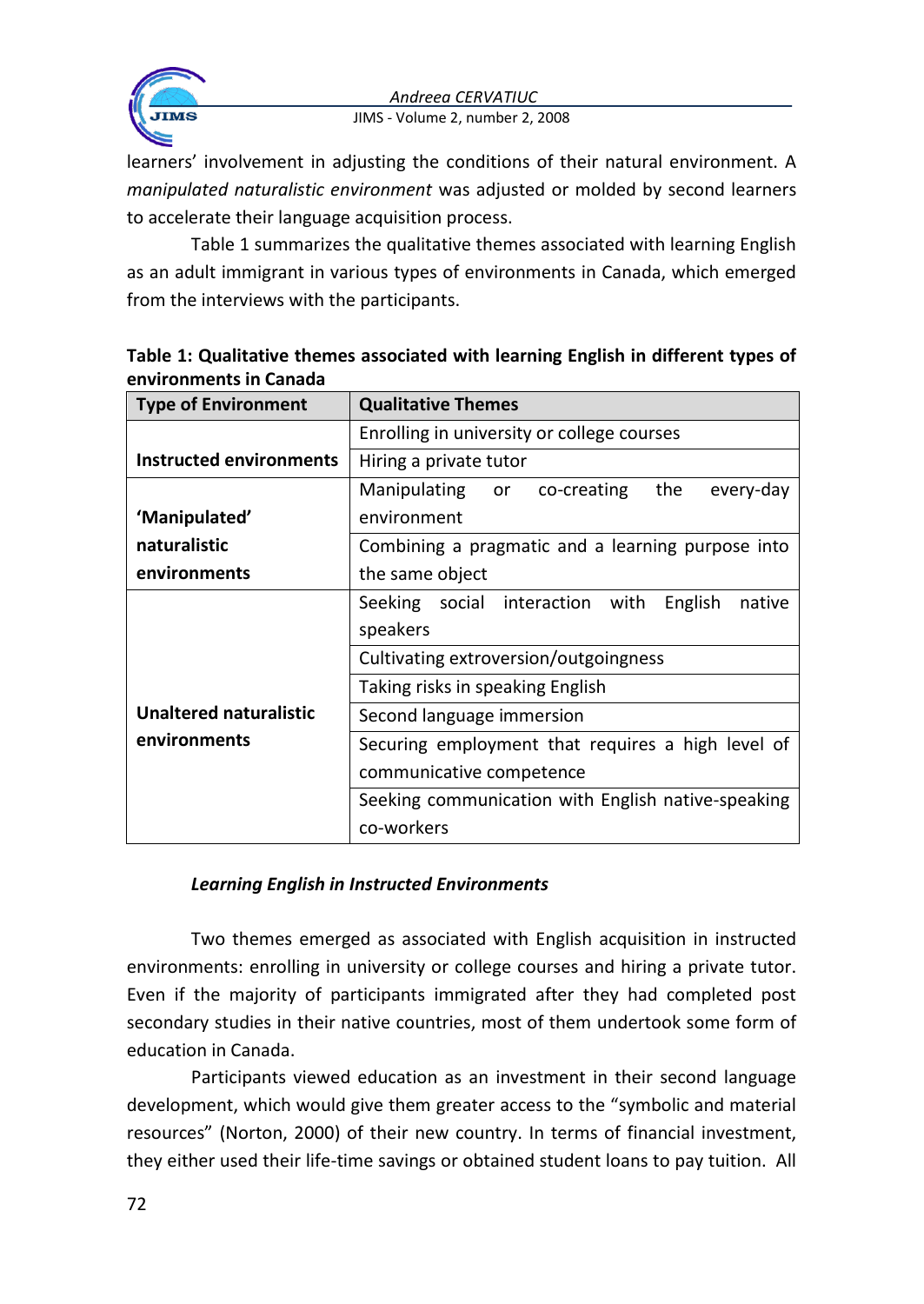

informants were highly-educated people with an appreciation of the gains in sociolinguistic and economic power that extra-schooling could bring.

Relations of power in society operate both at the macro level of institutions and the micro level of everyday encounters (Foucault, 1980) and immigrants who cannot speak the second language well often feel "powerless" and have limited access to the symbolic and material resources of their new country. In this light, participants' investment in high-level education can be regarded a strategy for gaining access to more equitable power and resources in their adoptive society.

# *1. Enrolling in university or college courses*

By taking high-level courses in their area of expertise, participants accomplished two goals: they upgraded their professional competence and improved their lexical knowledge. Post-secondary education was generally perceived as an eye-opening experience, leading to the realization that the way to keep up with native speakers peers was to put more effort into conscious learning.

Post-secondary school constitutes a perfect English learning environment, because it stimulates the growth of the context-reduced and cognitively-demanding language needed for academic tasks, but it also offers opportunities to practice the context-embedded, idiomatic, and natural language of 'here and now' (Cummins, 1996), because immigrants have an opportunity to communicate with their Canadian-born peers on lived experiences, exchange opinions, and share their views.

Post-secondary education requires extensive reading and participants put extra-time every day into studying the new words and relied on their ability to understand the overall meaning, resorting to background knowledge and underlying proficiency in spite of not knowing all the words in academic texts.

Extensive reading offers enough exposure to a large number of running words in a variety of texts to ensure that even infrequent words reoccur to provide the repetition necessary for lexical acquisition to take place. Intentional vocabulary learning from reading was repeatedly emphasized as essential for long-term lexical retention.

Participant: When I studied for the Engineering Ethics exam, I really improved my English. The first time when I read the book, it was really hard for me, but when I read it the second and the third time and I wrote down all the new words, it became easier. This is something that I usually do: I write down the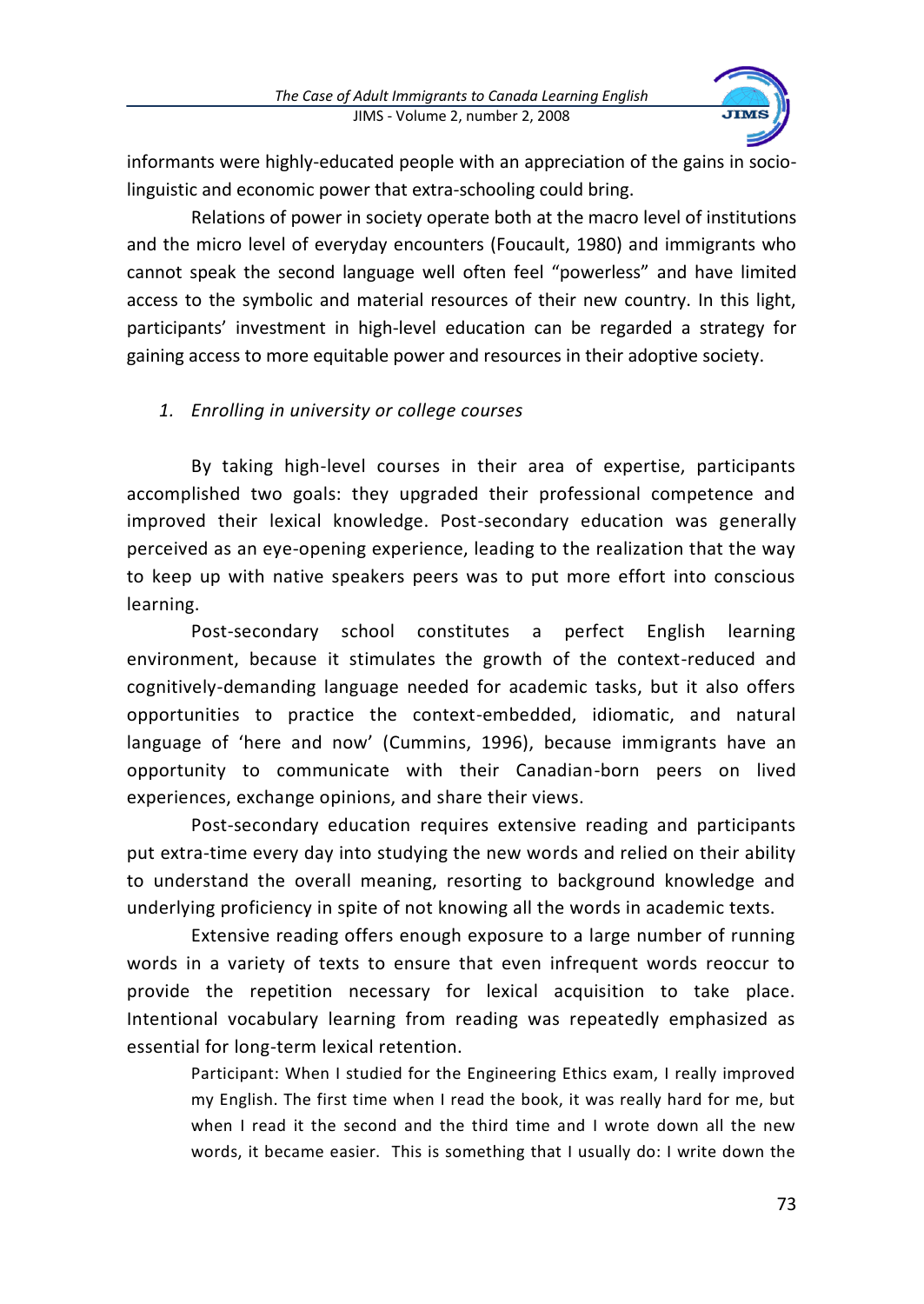



#### JIMS - Volume 2, number 2, 2008

new words on yellow stickers that I keep in the book and, from time to time, I go through and read some of those words, and try to remember them and use them in sentences.

Participants mentioned various approaches they took to make the new words salient and easy to remember such as colorful stickers, vocabulary notebooks, and highlighters. The key aspect is that all these visual props were intentionally used to ensure better lexical acquisition.

Highly proficient second language speakers may have learned at least part of the low-frequency words they know not only because they read extensively in a field that interested them, but also because they developed and used a consistent protocol for intentional vocabulary learning from reading. They paid attention to the unknown words in a text, took the time to find their meanings, used visual props as self-made scaffolds to help them internalize and remember those words, and reviewed them at a later time.

### *2. Hiring a private tutor*

A way of creating a semi-instructed English learning environment was to hire an English native speaker as private tutor or a non-native speaker with native-like English proficiency and a Canadian background. The relationship learner-tutor was perceived as being one of total trust and openness, with a high percentage of time spent together speaking English, simulating real-life situations, or solving language problems. The tutor acted as a bridge between learners and the target culture and language, providing a sheltered environment that makes the transition between instructed-language learning and naturalistic second language acquisition.

Participant: I had a private tutor for everything like reading, writing, speaking, and listening and I asked her to help me out. In the beginning, I asked her to help me review the grammar and writing, but after a while we just talked in English, we communicated a lot. She is from my country, but she has nativelike proficiency and she has been in Canada for a long time… So in the past 5 years, I have improved a lot. I feel quite comfortable to talk about everything.

Most participants found their tutors by putting ads in the newspaper or finding available ones through university bulletin boards. Most tutors were Canadian-born graduate students who were willing to offer informal English training to supplement their income. Many learners saw great benefits for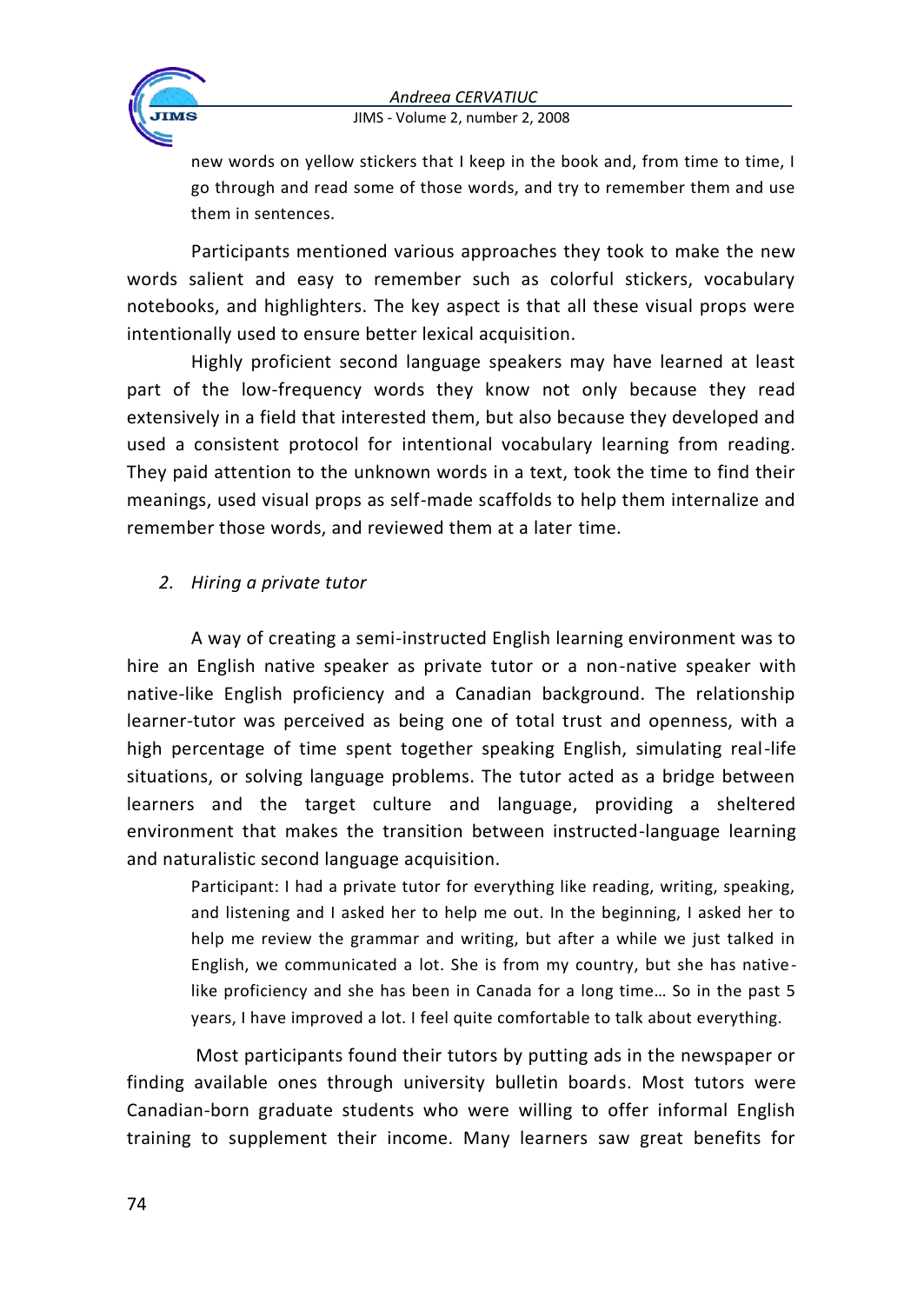

improving their English proficiency in having a native speaker who acted as a friend and tutor:

Participant: I have a Canadian friend who is also my English tutor. I feel that my English has improved so much thanks to the opportunity of interacting with her and getting feedback.

Other participants mentioned the importance of establishing a trustbased relationship with a native speaker, who could correct their mistakes, without being judgmental:

Participant: I do have one Canadian friend who is my tutor and she corrects me when I make mistakes and I am not afraid of trying out new expressions and words when I am with her. I feel very comfortable with that friend, I don't feel threatened or embarrassed, and it's important to establish a level of trust.

Norton (2000) emphasizes that often adult immigrants to Canada do not get enough opportunities to practice the target language because of inequitable relations of power between native speakers and non-native speakers. In her imaginary example, Madame Rivest employs immigrant Saliha as a maid and in this way she controls both her access to material resources (wages) and to symbolic resources (opportunities to practice the second language).

The situation reported by the participants in this study was exactly the opposite: by hiring native speakers as tutors, they controlled access to material resources, as they put themselves in the position of employers, as well access to symbolic resources, as they created opportunities to practice English, by making native speakers speak and listen to them. Participants obtained the funds to pay for tutoring either by doing manual jobs initially or by using part of the savings they brought to Canada. None of the participants was wealthy in their country of origin, but they all worked as professionals and acquired some material capital, which they spent during their settlement process in Canada. Investing in specialized education and tutoring was seen as worthier than acquiring material goods.

The majority of participants emphasized that continuing their education in Canada in a formal learning environment (graduate education) or an informal one (tutor-mediated) played a major role in traveling the distance from intermediate to advanced English proficiency.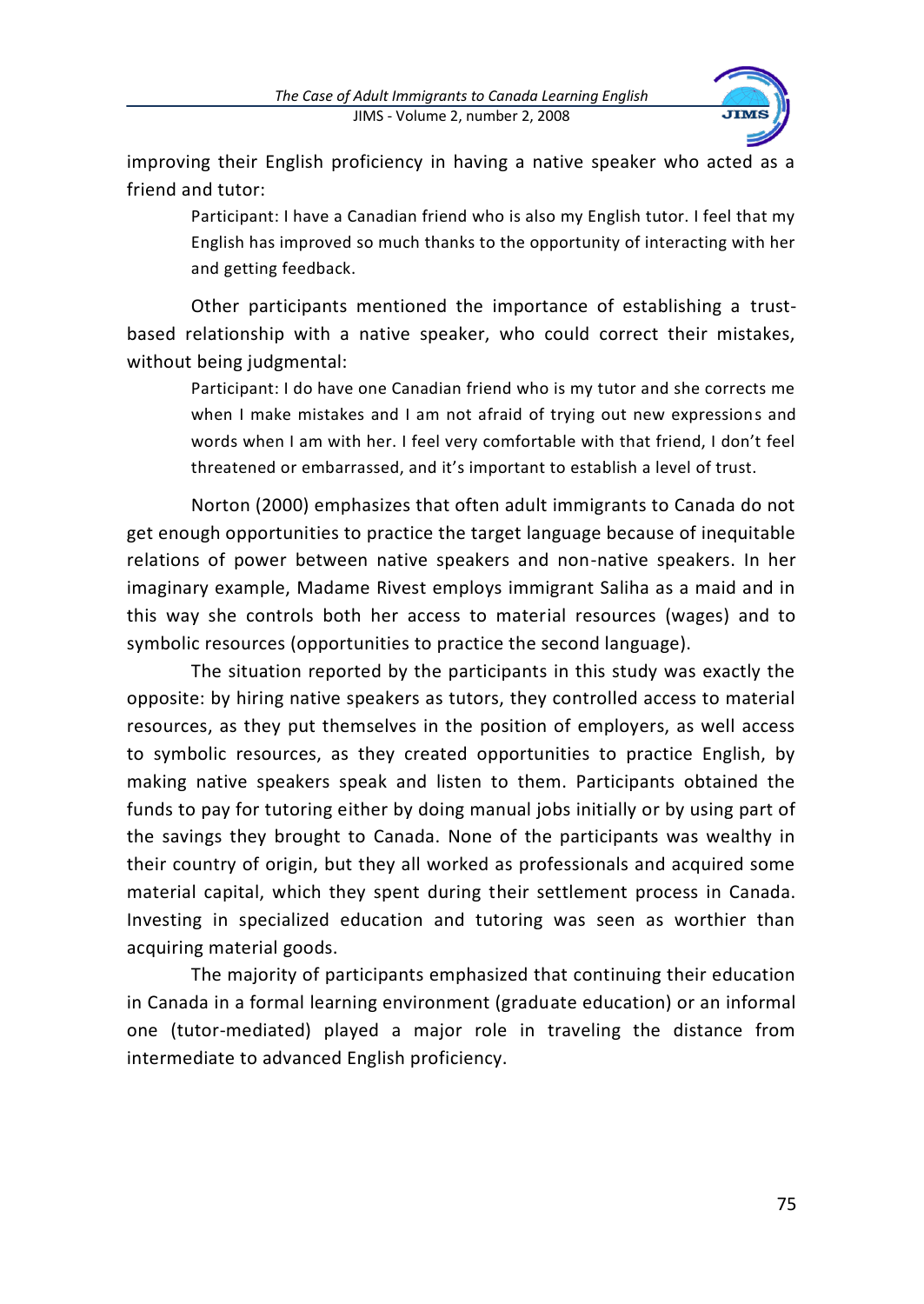

JIMS - Volume 2, number 2, 2008

### *Acquiring English in 'Manipulated' Naturalistic Environments*

Two themes emerged as associated with English acquisition in 'manipulated' naturalistic environments: manipulating or co-creating the every-day environment and combining a pragmatic, and a learning purpose into the same object or symbol.

# *1. Manipulating or co-creating the everyday environment*

A recurrent view among participants is that they felt in charge of their English learning process as creators or co-creators of their environment. Most people were aware of how they learn best and took an active role in shaping an effective learning environment in their own home. For some people, it meant displaying the subtitles while watching TV programs in English:

Participant: I created an environment that helped our family tremendously. For all the TV programs that had subtitles, I kept the subtitles so I was learning visually and listening at the same time and, by this correlation, I was stimulating two ways of learning in the cortex.

Other participants found that watching TV without showing subtitles sharpened their listening comprehension ability and helped them pick words aurally:

Participant: In my case the best way was to watch movies without subtitles and listen to the radio.

An awareness of their natural learning predispositions helped most learners create an environment tailored to their needs. Most participants made a constant effort to create the optimum conditions for second language lexical acquisition to take place. That meant readjusting or calibrating the environmental conditions to better serve their purpose. What worked for them at a certain point in their learning journey may have become useless or redundant or even harmful at a later point, so constant and thorough re-evaluation of their progress was necessary in order to reap the highest rewards.

# *2. Combining a pragmatic and a learning purpose into the same object*

Another reported way of maximizing the learning impact of everyday situations was to combine two purposes into the same object or symbol. Besides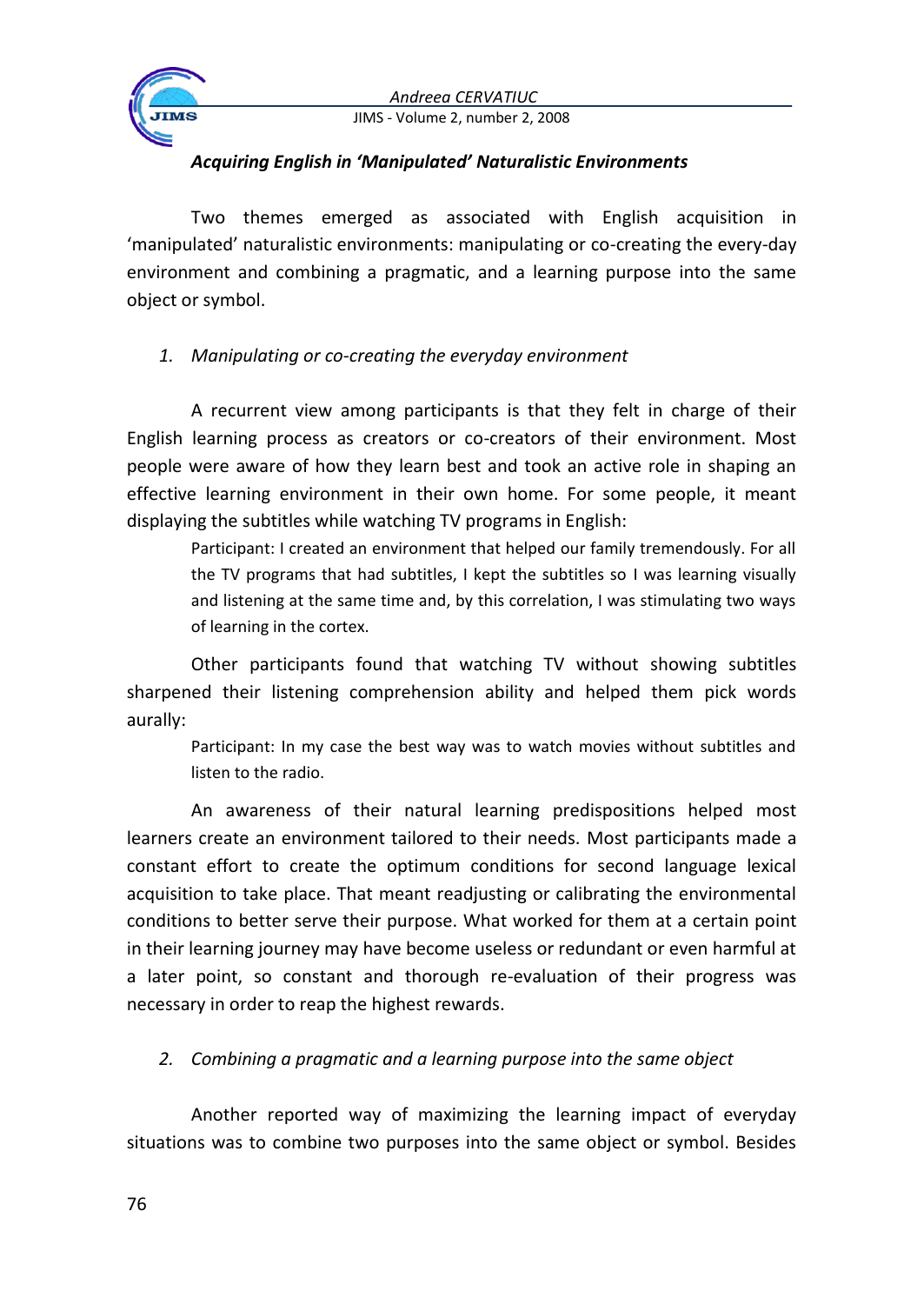

telling the day and the time, a wall calendar was used as a systematic vocabulary learning device, because it offered an explanation, an example, and sometimes a picture of the targeted word. Some participants took a pro-active approach to vocabulary acquisition and purchased calendars with infrequent words. They learned at least a few new words every day, just by repeatedly looking at the calendar, while doing something else around the house.

Most participants emphasized that, after their arrival in Canada, they couldn't afford the luxury of putting their life on hold, waiting for their English vocabulary to improve. They still needed to make a living or complete various tasks, while acquiring vocabulary. An effective way of accomplishing both goals was to create visuals and display them prominently, in a space that was used for work. Some of them put colorful notes with the word meanings on the fridge or desk and repeated them while doing house chores or completing work tasks.

The keys to manipulating the natural environment to optimally respond to evolving learning needs are awareness and ingenuity. All participants revealed an awareness of their learning predispositions and commented on their efforts to adjust the physical environment to match their natural tendencies.

# *Acquiring English in Unaltered Naturalistic Environments*

Six themes emerged as associated with English acquisition in unaltered naturalistic environments: seeking social interaction with native speakers, cultivating extroversion/outgoingness, taking risks in speaking English, second language immersion, securing employment that requires a high level of communicative competence and seeking communication with native speaking coworkers

# *1. Seeking social interaction with native speakers*

Social interaction in every-day life English-speaking environments was regarded by most participants as essential for improving communicative proficiency. In order to acquire high communicative competence, non-native speakers need to be exposed to a variety of social situations where they can use English to accomplish tasks.

The findings of this study concur with those of Norton's in that non-native speakers who do not speak the target language well are not easily and naturally provided with opportunities to practice the second language. Participants did not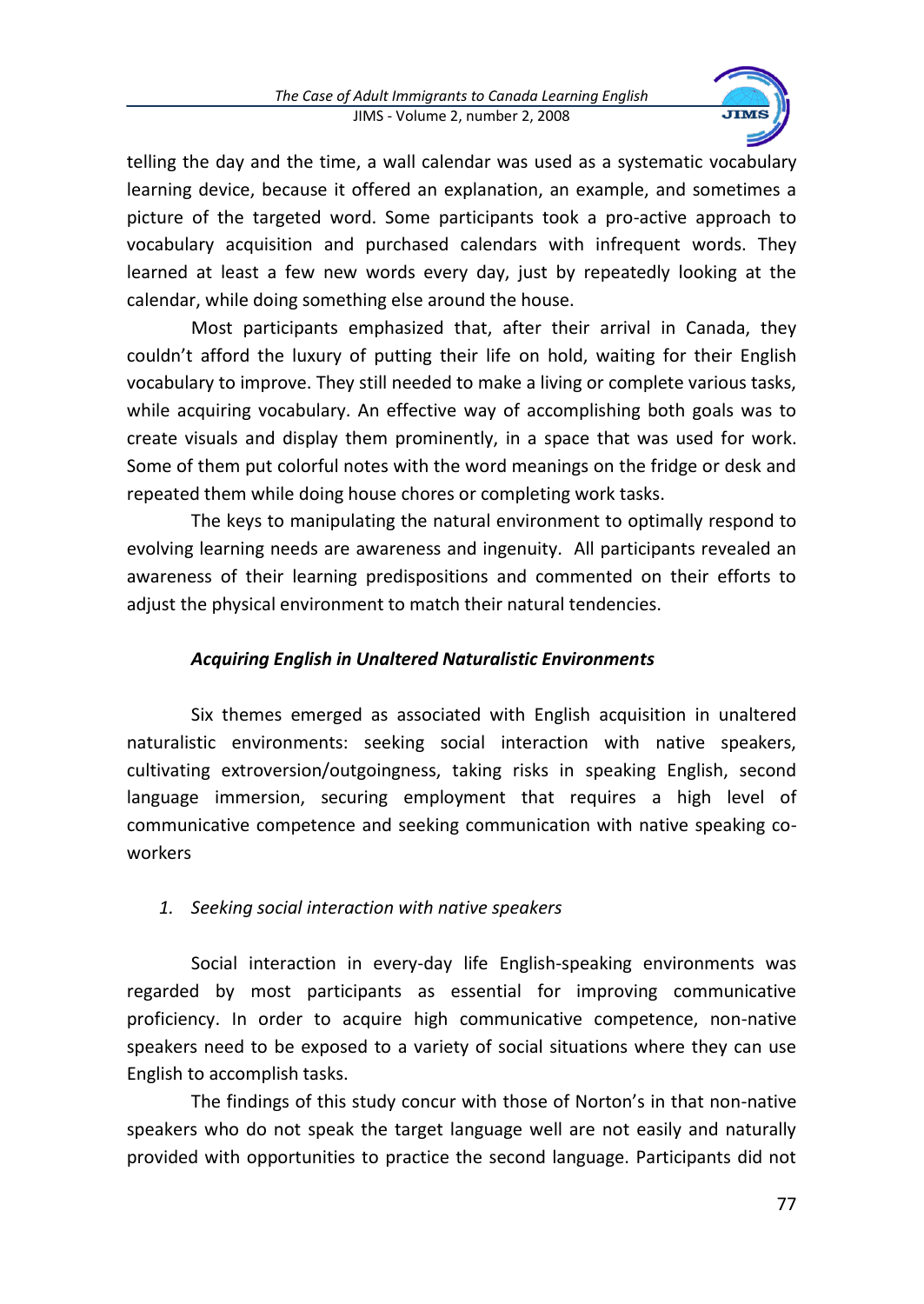

JIMS - Volume 2, number 2, 2008

feel that they were automatically surrounded by supportive native speakers who interacted with them in an egalitarian and accepting manner. Native speakers were more likely to avoid interactions with non-native speakers, rather than provide them with input and help them negotiate meaning in the target language.

Participants in the current study went to great lengths to encounter opportunities to practice English in natural environments. They proved to be extremely ingenious and daring in their approaches and realized that it was important to find ways to make native speakers talk to them. Opportunities to practice the target language were not easily available, but all 20 participants in this study eventually discovered them by finding interlocutors in places such as: coffee shops, malls, playgrounds, children's schools, bookstores, neighbors, and sports clubs.

Participant: I tried to use all opportunities that everyday life offered and make them into language learning opportunities, and I think that in most social environments, there is something one can learn. So I learned to pay attention when people were having conversations on the bus or C-train, or I would start conversations myself when taking my kid to the playground, or going to the gym, or running into my neighbours. I invited my neighbours to dinner many times so we could speak English.

Participant: To learn the language, you have to talk to people… When you go to a coffee shop or to a bookstore, start talking to someone. Some people help when they see that you are trying to pick their language. Go to the mall, wherever, start talking to anybody, it doesn't hurt. What can happen? They are not going to punish you if you make a mistake.

As in the above excerpts, some native speakers were helpful and considered non-native speakers worthy interlocutors who made an effort to learn an additional language. To imply that all native speakers avoid interactions with non-native speakers would be stereotyping.

All participants took charge of their language learning process and were resourceful and perseverant in finding everyday-life environments where they could acquire English in a naturalistic way. They showed great human agency in their efforts to get access to opportunities to practice the target language with native speakers in everyday-life situations.

# *2. Cultivating extroversion/outgoingness*

The participants who were not naturally outgoing or extroverted realized that they could compensate for their personality style through their attitude, by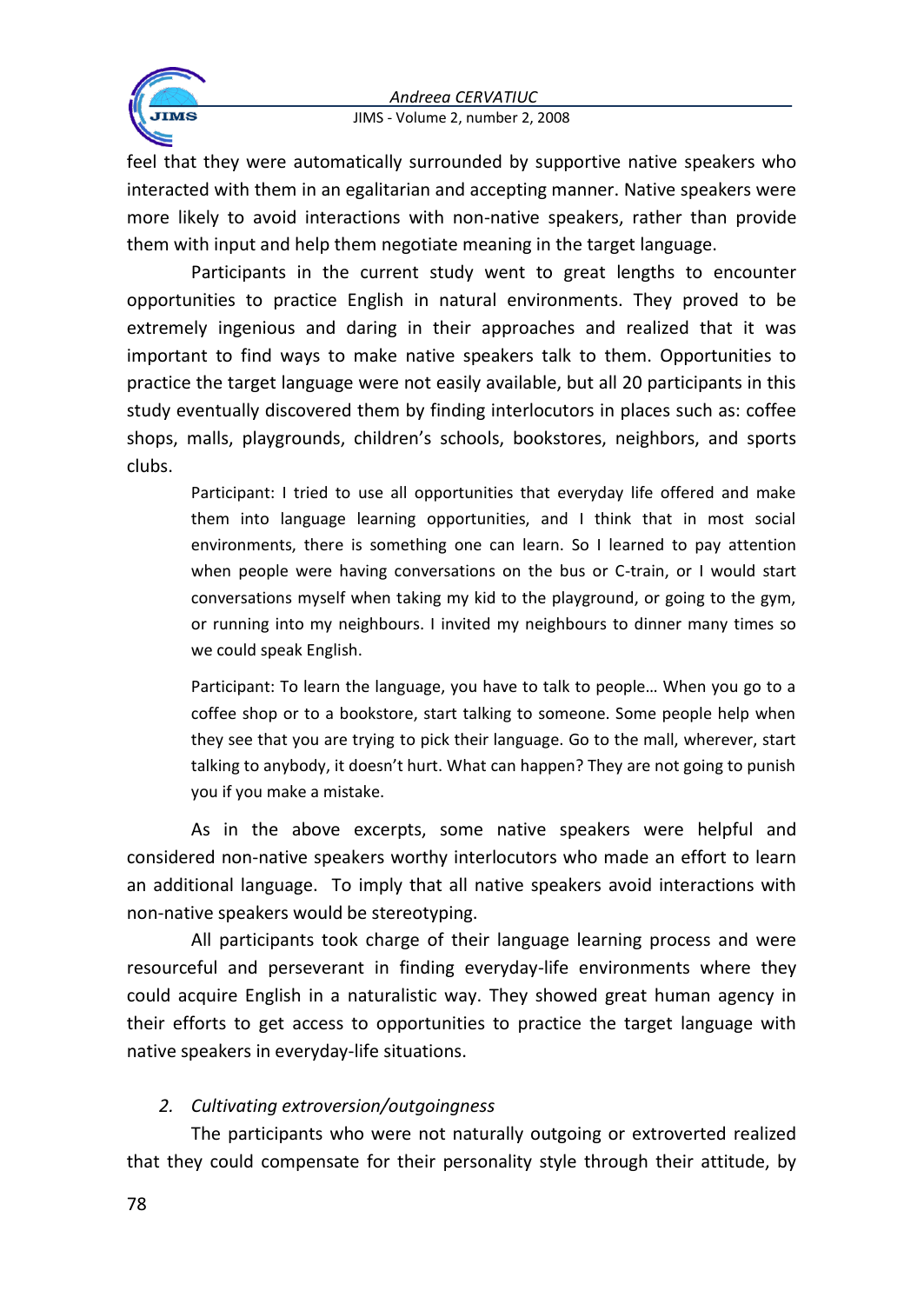

getting out of their comfort zone, overcoming avoidance and fear, and welcoming social interaction in English:

Participant: In the beginning, the first few years, I was so afraid to speak…When I was in the playground with my child and somebody came by and started to speak, that was like the signal for me to go home, because I was so ashamed. I wanted to sound perfect, I wanted to speak the same way I spoke my first language and I knew my English wasn't at the same level, it wasn't as good as I wanted it to be, so I was running away, but now I'm not scared anymore.

Most interviewees considered themselves more extrovert than introvert and most of them defined their personality using words such as outgoing, outspoken, talkative, and friendly:

Participant: I am outgoing, I reach out, like I meet people on the bus and talk to them. I am comfortable talking to people from everywhere: Canada, India, everybody, and I find interesting topics. So in the past 5 years, I have improved a lot. Now, I feel quite comfortable to talk about everything.

Extroversion was not an innate characteristic of all participants. Some immigrants defined themselves as naturally outgoing and outspoken, while others cultivated an outgoing behaviour in order to improve their English.

Instead of becoming introverted and sensitive to rejection, participants cultivated outgoingness and extroversion, in spite of being at times rejected or ignored. They adopted an "extroverted persona" that allowed them to be someone other than themselves and understood that this consciously deployed manoeuvre would advance their English.

# *3. Taking risks in speaking English*

Another characteristic that most participants considered as an important factor for developing high communicative ability in a second language is the ability to take risks in speaking English in natural environments. Without experimenting with the new words in various contexts, it is virtually impossible to gain high English proficiency. Several participants emphasized that in order to learn how to use the words properly, one needs to take risks in conversations and overcome the fear of making mistakes. Moreover, one needs to be resilient, tenacious, and courageous, make a conscious effort not to get discouraged by jokes about one's language mistakes, and believe that things will get better.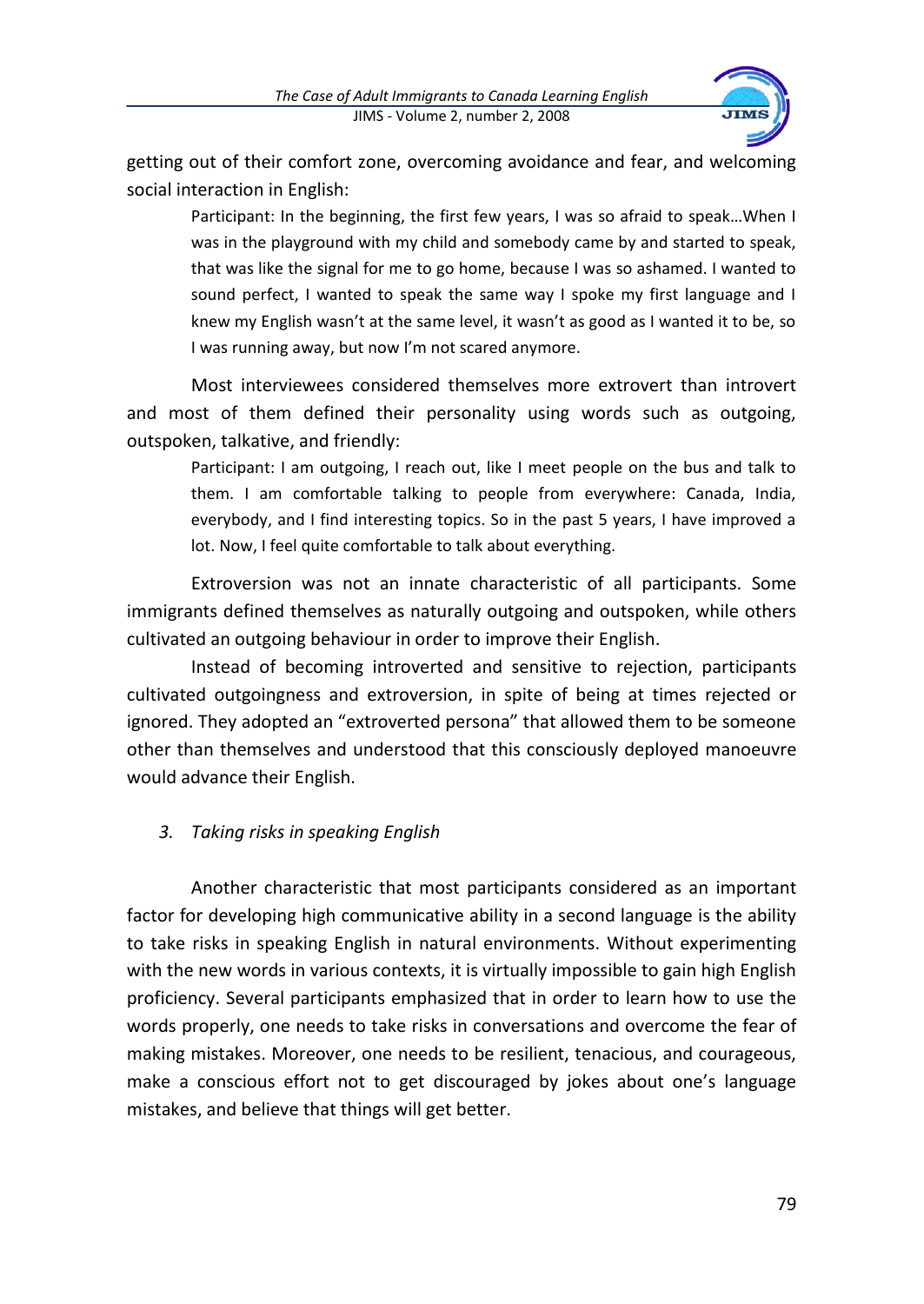

#### JIMS - Volume 2, number 2, 2008

Participant: Don't be afraid to make mistakes, just go out and speak. If you don't know something, just ask, and ask people to correct you, don't hide like I did for a few years, but now I'm not hiding any more. Like what can happen, if you make a mistake?

For some participants, risk-taking implied avoiding isolation in a sheltered first language environment and getting involved in various social situations that require frequent second language use to accomplish communicative tasks. For other participants, risk taking meant experimenting with word uses and becoming comfortable when ridiculed by native speakers for making mistakes or using awkward lexical combinations. The highly proficient second language speakers interviewed went through an experimental phase, in which they made a conscious effort to be proactive and learned to accept or disregard jokes and ridicule.

Participant: Oh, another piece of advice, take risks and use the words, even if you're not sure of what they mean. People may make fun of you or joke. That happened to me many times. It happened, but you just have to be persistent, I guess, and continue to take risks. My English has improved a lot because I took so many risks in using words.

From the perspective of many participants, shedding one's inhibitions, developing a relatively 'thick skin', and risking the possibility of making mistakes is the only way high oral proficiency can be achieved and this requires perseverance and persistence.

The data of this study corroborate Ely's (1986) research findings that risktaking has a positive impact on second language proficiency, as these learners try out or practice words or expressions they are not completely sure of. In contrast, the findings are inconsistent with the research claim that successful second language learners are moderate or calculated risk-takers who only experiment with words or expressions they have learned (Beebe, 1983), as they do not want to be the target of ridicule. The successful second language speakers interviewed for this study reported that their approach was to keep taking risks in spite of being occasionally ridiculed for imprecise lexical use.

### *4. Second language immersion*

An important aspect that came up in the interviews is the awareness that, in order to be successful, one really has to switch mental gears and get to enjoy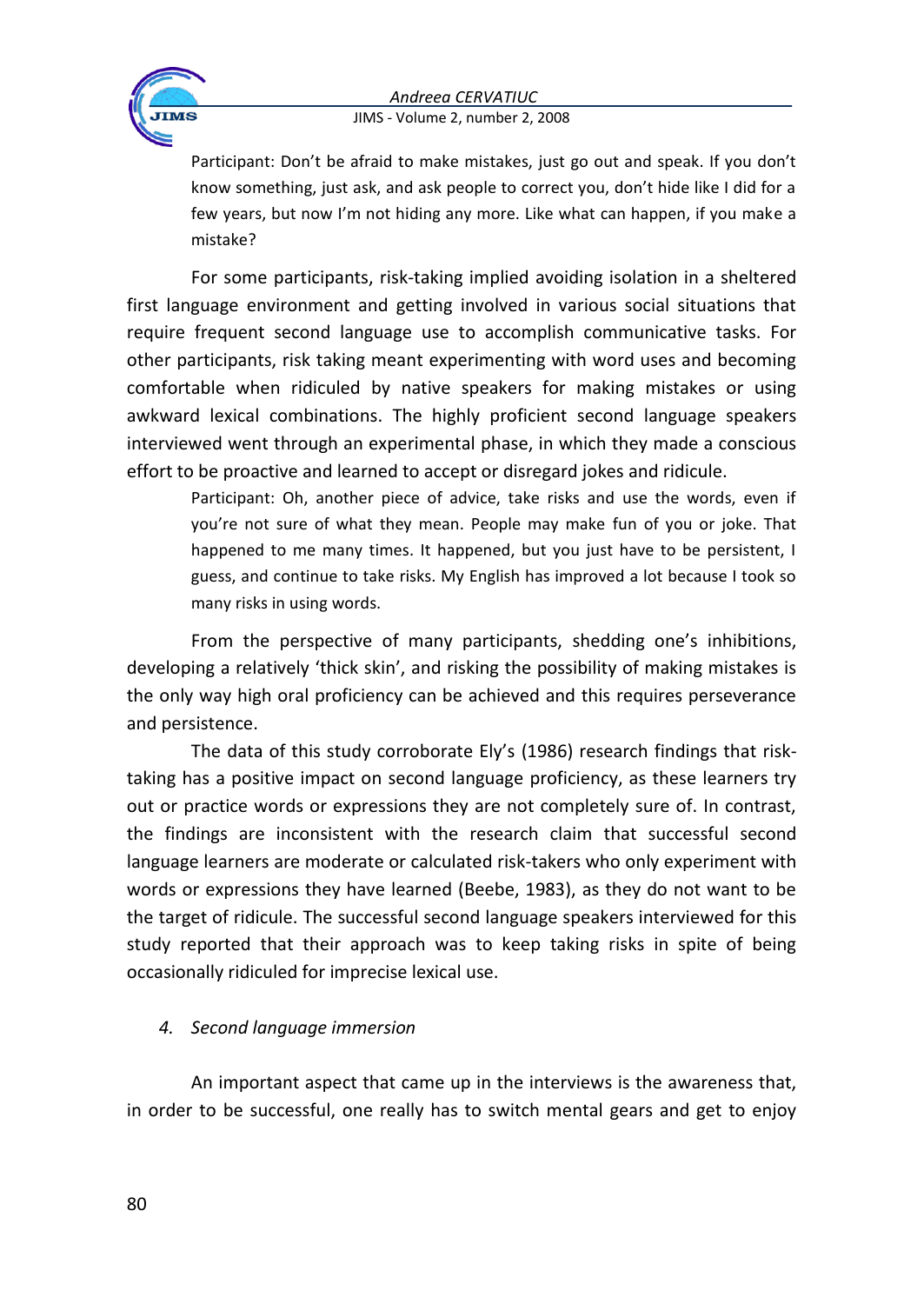

'doing things in English', not only to make a living, but actually to live at least part of their private life immersed in a naturalistic English-speaking environment:

Participant: The most important thing would be English immersion. Do not live isolated in your first language environment. If you have only friends who speak your first language, then your chances of improving your English are quite slim. Try to speak English every day at least for a few hours, not only at work, and read the news, listen to the radio, watch TV, do something that you really like, find a hobby, but do it in English.

Most participants acknowledged that it was not enough to use the language for pragmatic or job-related purposes, but that it was essential to be 'in the language', even in one's leisure time:

Participant: One has to be in the language as they say … Now I am really in the language, as I have lots of Canadian friends and my children have Canadian friends.

Participants felt that the more advanced their second language proficiency level became, the more access they gained to English native-speaking interlocutors and friends willing to communicate with them in English.

The majority of participants did not go to the extreme of giving up their first language at home, but stated that they used English for at least 75% of their time. As an average, they reported that they were immersed in English for at least eight hours a day for their job or studies. In addition, they also reported using English for other non-job-related activities for at least one-two hours a day.

# *5. Securing employment that requires a high level of communicative competence*

In the last decade, many companies across Canada and particularly Alberta have been hiring more immigrants with lower English proficiency than before, due to the booming economy and workforce shortage. The strong market demands determined many employers to hire internationally-educated professionals with strong technical expertise, but relatively low English proficiency. Many participants in this study secured employment for which they did not have sufficient language proficiency in the beginning. They were hired for their professional knowledge and given the opportunity to improve their English on the job. A recurrent attitude expressed in the interviews was the willingness to learn, the desire to overcome obstacles, and the courage to place themselves in challenging work situations: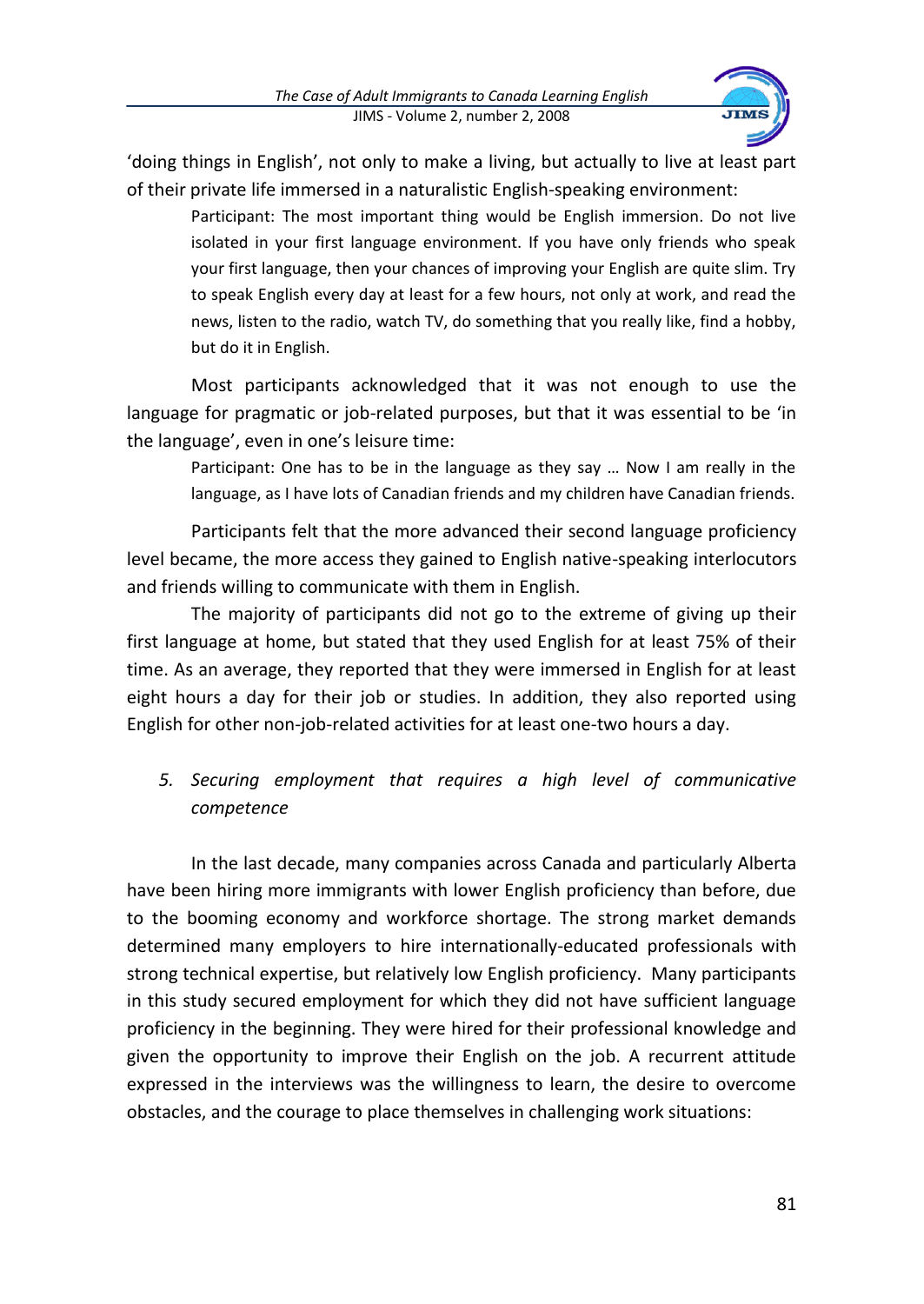

#### JIMS - Volume 2, number 2, 2008

Participant: One of the best things I've done to improve my English was to take a technical sales job where I was forced to present and describe my products, find new words and new tricks to sell the products. I made my livelihood by using the language.

A recurrent verb that speaks volumes about the impact of the work environment on second language proficiency gains is 'forced'. Many participants found themselves 'forced' to improve their language in order to meet the challenging expectations of a job that required a high level of communicative competence and a lot of interaction. Instead of despairing or admitting that the communicative demands were too high for their language abilities, they took the challenge and used the work environment as a powerful motivator and an opportunity to improve their language.

Many participants noted that the best thing they did to improve their English was to 'jump into the deep end of the pool', by deliberately putting themselves into a work environment where they did not comprehend enough and were not able to communicate effectively in the beginning. They constantly compensated for their low English skills, by putting in many extra hours to complete the tasks, understand the work requirements, and look up the words they did not know. As a result, they experienced a steep second language learning curve in the first two years of their employment.

### *6. Seeking communication with English native-speaking co-workers*

Work interactions with English native-speaking co-workers were viewed as a sure way of improving one's communicative ability:

Participant: Interacting with highly responsible native-speaking professionals in different capacities helped me improve my English. I benefited from a high level of interaction with very qualified and, most of the time, native professionals.

The opposite of the above scenario was also mentioned in the interviews. A job that requires very little and stereotypical verbal interaction was perceived as more likely to hinder rather than facilitate the development of adequate English proficiency:

Participant: If you sit in an office and all you do is work on a computer, not interfacing with anybody, of course you're not going to learn anything. Behind the computer you are not going to learn to communicate, as you have to interact with people... I know smart people who have been here for ten years and still haven't improved their English because they have job behind a computer, in a cubicle ...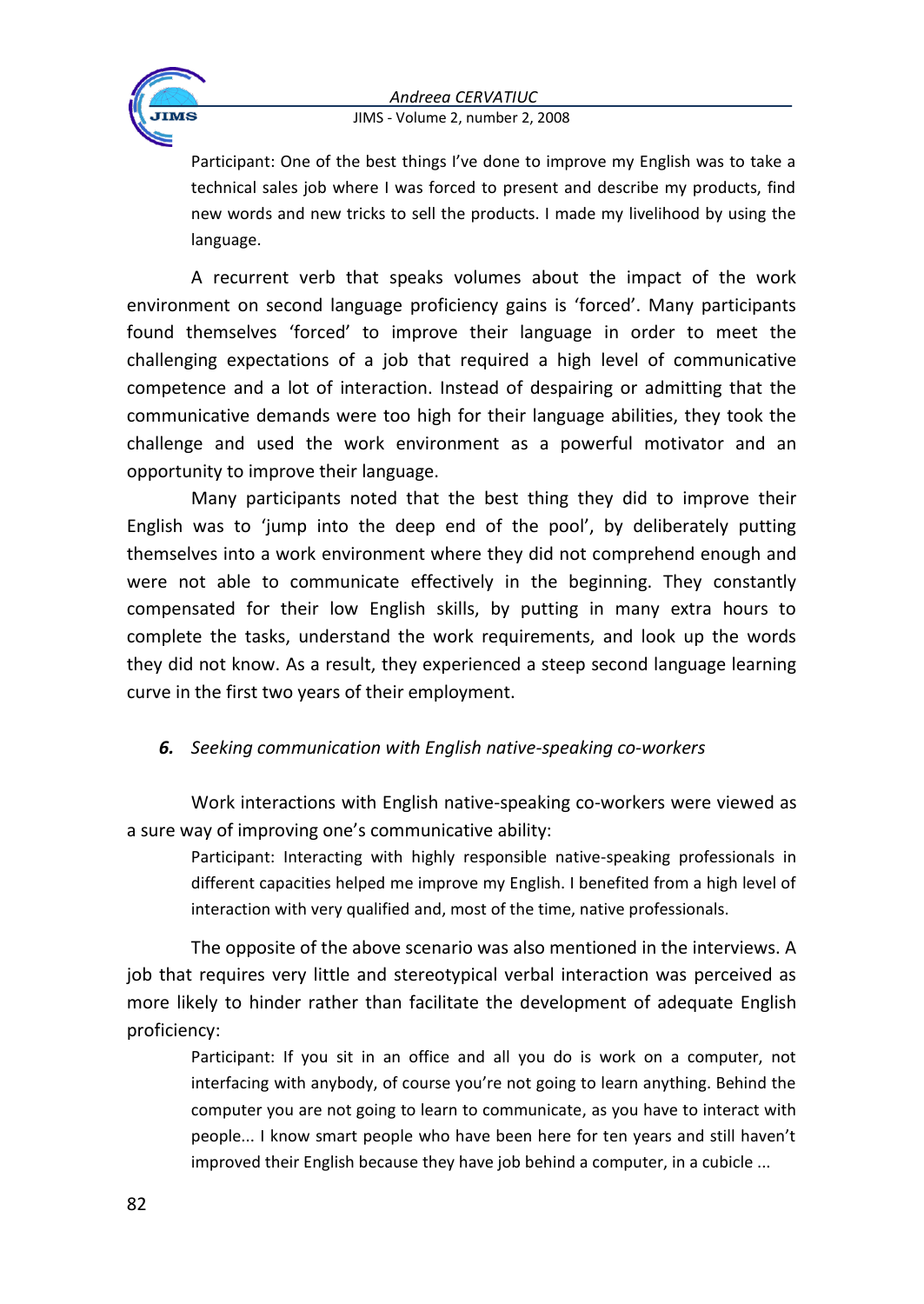

Participant: Improving your English depends on the nature of your job. If you have a job as a designer and you just speak for 5 minutes with your supervisor every day, using the same vocabulary, getting the same instructions every day, you are not going to improve your English.

One of the conditions for verbal communication to take place is that interlocutors regard each other as worthy to speak and listen (Bourdieu, 1977, Norton, 2000). Participants in this study managed to command the attention of their listeners and impose reception in order to be regarded by native speakers as worthy to speak. Interestingly, it was not the quality of their language, but their human experiences and perceptions that commanded the attention of their nativespeaking interlocutors.

Participant: The first year I came to Canada, I worked in a warehouse. My English improved a lot, because I used to initiate discussions and come up with interesting topics to make native speakers talk to me...

Participant: I used to tell my Canadian co-workers all kinds of stories about my life in my native country and they were curious to find out more. My English wasn't very good but my stories were captivating. Then they opened up and told me stories about their lives and I learnt a lot about Canadian culture and way of living.

Participants' perceptions of their second language acquisition in the workplace emphasize the importance of human agency, resourcefulness, and willpower in claiming their right to learn and speak the target language and in asserting their life experiences, knowledge, and cultural capital as worthy of being shared.

### **Summary and Conclusions**

Both instructed and naturalistic second language acquisition in everydaylife environments and workplaces were perceived to advance lexical development and language proficiency gains. Participants invested in continuing their education as a strategy for gaining access to symbolic and material resources in their adoptive society. They were very creative and meta-cognitively aware in adjusting the natural environment to optimally respond to their evolving learning needs. Opportunities to practice English in natural environments were not easily available to them, but they were ingenious and daring in their approaches and realized that it was important to find ways to talk to native speakers.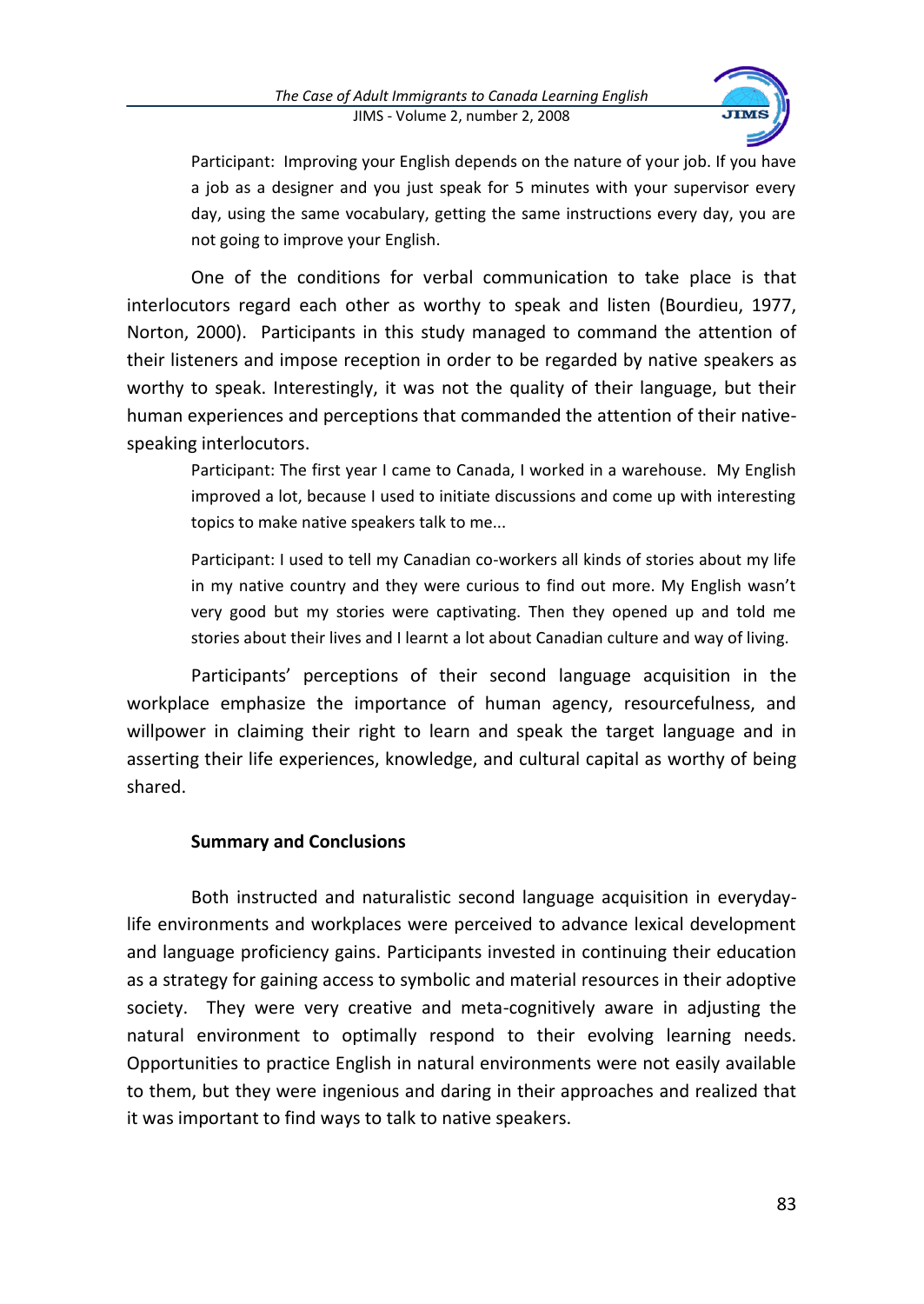

#### JIMS - Volume 2, number 2, 2008

They cultivated extroversion in spite of being at times rejected or ignored and kept taking risks in using English regardless of being occasionally ridiculed for imprecise lexical use. All participants felt that they finally managed to impose reception and make native speakers consider them worthy interlocutors. They gradually earned the status of competent second language speakers and asserted their life experiences, perceptions, and knowledge as worthy of being shared.

The highly proficient second language learners who participated in this study possess an innate awareness of how to make the most of the situational factors available to them, which settings to choose and immerse in (classrooms, naturalistic settings, or work environments). In addition, they are endowed with the tenacity to consistently activate the combination of factors that they have discovered to be beneficial, while remaining open to new insights and opportunities and recalibrating their approaches to adjust to their evolving language levels.

The three underlying psychological forces that participants have used to activate a unique combination of situational factors are *awareness* of the available resources, *ingenuity* in gaining access to them, and *tenacity* to consistently employ them in order to advance from intermediate to high second language proficiency.

#### **REFERENCES**

- Batstone, R. "Contexts of engagement: A discourse perspective on "intake" and "pushed output," *System*, *30* (2002): 1–14.
- Beebe, L. M. "Risk-taking and the second language learner" in *Classroom oriented research in second language acquisition*, ed. Seliger & Long, (Rowley, MA: Newbury House, 1983)
- Bourdieu, Pierre. "The economics of linguistic exchanges," *Social Science Information 16* (1977): 645-668.
- Boyd, M. "Immigrant women: Language, socioeconomic inequalities, and policy issues," In *Ethnic demography – Canadian immigrant: Racial and cultural variations,* ed. S. Halli, F. Trovato and L. Driedger (Ottawa: Carleton University Press, 1990). 275-295.
- Chiswick, B., & Miller, P. "Earnings in Canada: The roles of immigrant generation, French ethnicity and language," *Research in Population Economics 6* (1988): 183-224.
- Crookes, G. "SLA and language pedagogy: A socio-educational perspective," *Studies in Second Language Acquisition 1,* (1997): 93–116.
- Cummins, Jim. *Negotiating identities: Education for empowerment in a diverse society.* Ontario, CA: California Association for Bilingual Education, 1996.
- DeSilva, A. "Earnings of immigrant classes in the early 1980s in Canada: A re-examination," *Canadian Public Policy 23* (February 1997): 179-199.
- Duffy, A. New immigrants are faring worse than previous generations, study discovers. In *Migration News,* 2000. Database online. Available at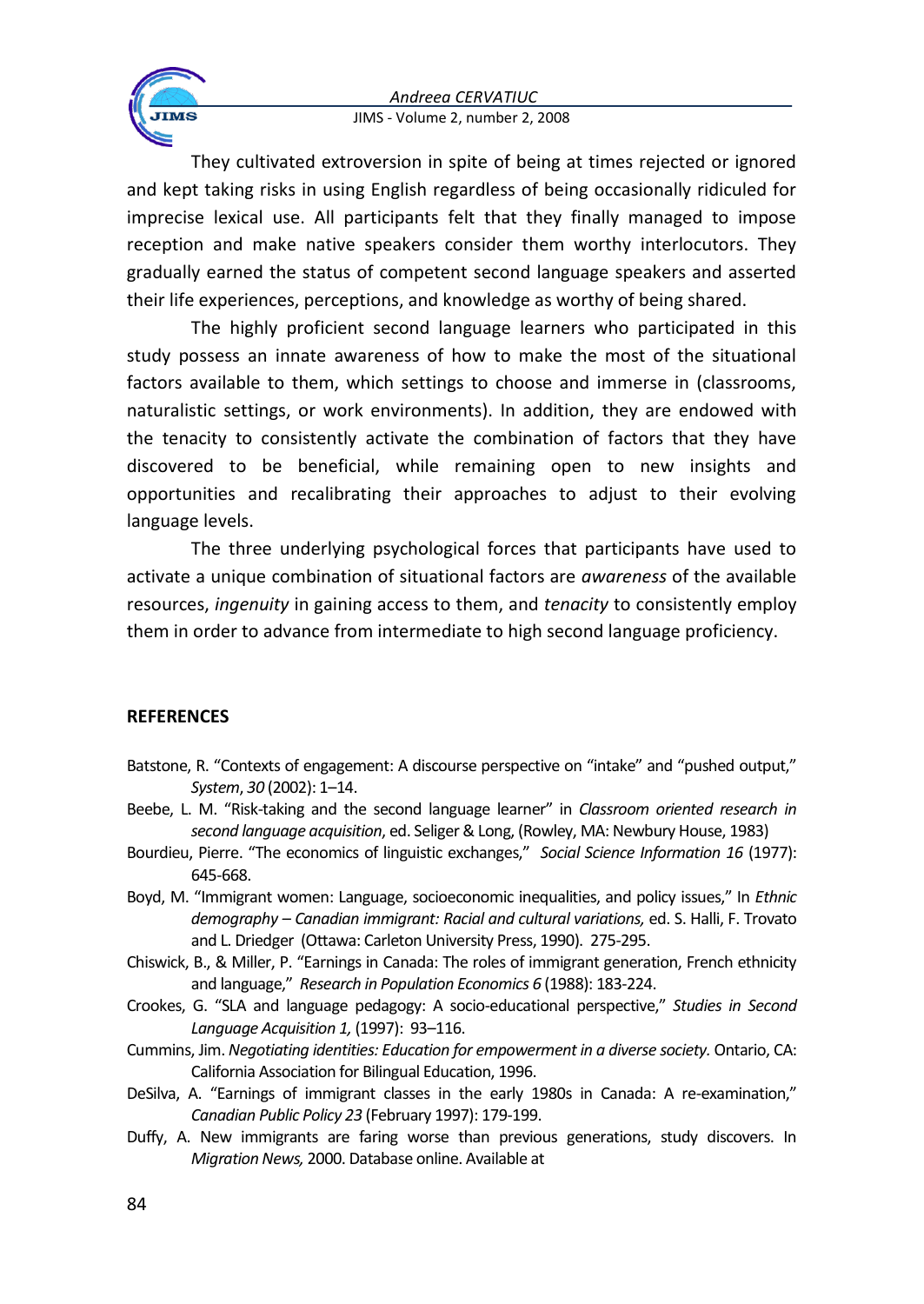

[http://migration.ucdavis.edu/mn/more.php?id=2087\\_0\\_2\\_0](http://migration.ucdavis.edu/mn/more.php?id=2087_0_2_0) in 01/06/2004.

- Ellis, R. *Instructed second language acquisition*. Oxford: Basil Blackwell, 1990.
- Ely, C. "An analysis of discomfort, risktaking, sociability, and motivation in the second language classroom," *Language Learning 36* (1986): 238-244.
- Firth, A., & Wagner, J. "On discourse, communication, and (some) fundamental concepts in SLA research," *Modern Language Journal 81* (1997): 285–300.
- Foucault, Michel. Power/Knowledge. Selected interviews and other writings 1972-1977, C. Gordon (trans.). New York: Pantheon Books, 1980.
- Glaser, B. G. & Strauss, A. L. *The Discovery of Grounded Theory*. Chicago: Aldine, 1967.
- Hymes, Dell. *Reinventing anthropology*. New York: Random House, 1972.
- Krashen, Stephen. Principles and practice in second language acquisition. Oxford: Pergamon Press, 1982.
- Long, M. Construct validity in SLA research: A response to Firth and Wagner. *Modern Language Journal 81* (1997): 318–323.
- Mazumdar, R. "Coming here was a mistake: Skilled immigrants who can't get work in their trained professions end up frustrated and dispirited," *Calgary Herald,* 17 May 2004, A13.
- Norton, Bonnie. Identity and language learning: Gender, ethnicity and educational change. Harlow, England: Longman/Pearson Education, 2000.
- Pendakur, K., & Pendakur, R. "Speak and ye shall receive: Language knowledge as human capital," *RIIM Working Paper*. Simon Fraser University, Centre for Excellence: Research on Immigration and Integration in the Metropolis (1997): 97-100.
- Platt, E. & Brooks, F. B. "The "acquisition-rich environment" revisited," *The Modern Language Journal* (1994): 497-511.
- Seale, Clieve. "Generating grounded theory". In *Researching Society and Culture*. Seale Clive, (London: Sage, 2004). 239-248.
- Spolsky, Bernard. *Conditions for Second Language Learning*. Oxford: Oxford University Press, 1989.
- Statistics Canada. *Second Wave of the Longitudinal Survey of Immigrants to Canada, 2003*. Database online. Available at http://www.statcan.ca// in 11/04/2008.
- Statistics Canada. *Canada's Immigrant Labour Market, 2005*. Database online. Available at http://www.statcan.ca// in 11/04/2008.
- Statistics Canada. *Immigration in Canada: A Portrait of the Foreign-born Population, 2006 Census.*  Available a[t http://www.statcan.ca//](http://www.statcan.ca/) in 11/04/2008.
- Watt D. L. E. & Lake D. Benchmarking adult rates of second language acquisition: how long and how fast? Calgary: University of Calgary, 2004.

#### **APPENDIX A: Sample Interview Questions**

- 1. What is your current in Canada job? What was your occupation prior to immigrating to Canada?
- 2. How long have been working as a professional in Canada?
- 3. How would you describe your current level of English as compared to when you first came to Canada?
- 4. Why do you think you were able to improve your English up to an advanced level?
- 5. What are the environmental factors to which you attribute your success in acquiring high English proficiency?
- 6. How did you take advantage or shape the environment to improve your English?
- 7. How did you encounter opportunities to practice and improve your English?